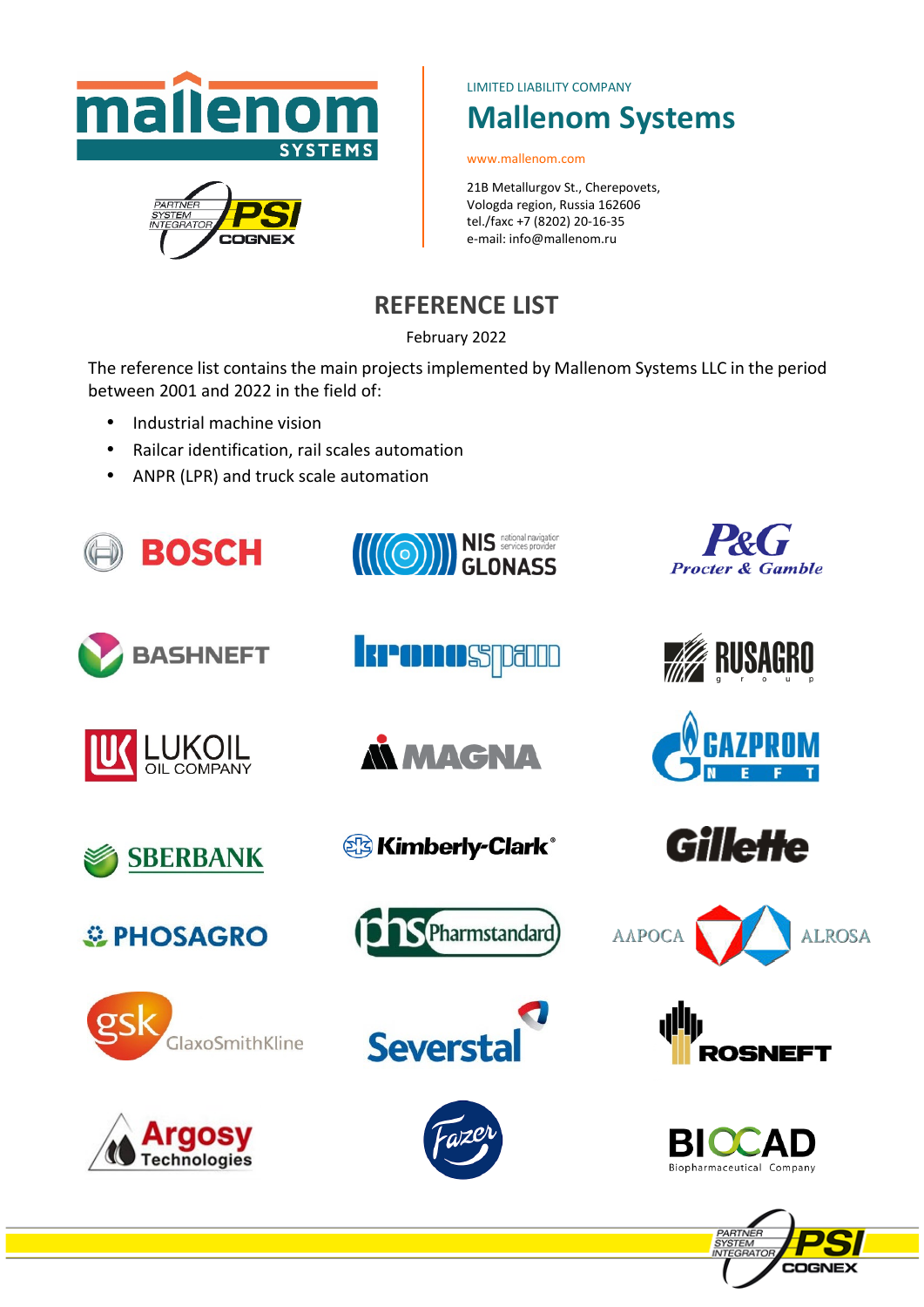## **Industrial Machine Vision**

| <b>Enterprise</b>                                                                            | Project                                                                                                                                                          |
|----------------------------------------------------------------------------------------------|------------------------------------------------------------------------------------------------------------------------------------------------------------------|
| <b>Robert Bosch Saratov OJSC</b>                                                             | Machine vision system to control the size of spark plug gaps using<br>Cognex smart cameras                                                                       |
| <b>Severstal PJSC</b>                                                                        | Machine vision system to control hot metal cutting using Cognex<br>smart cameras in the Sheet rolling shop 1                                                     |
| <b>Joint Institute for Nuclear</b><br><b>Research (Dubna, Moscow</b><br>region)              | Machine vision system for identification of nanofiltration<br>membrane pore parameters                                                                           |
| AIRS (Kazakhstan) LLP                                                                        | Printed products quality control system                                                                                                                          |
| <b>Confidential (project for the</b><br>enterprise of the military-<br>industrial complex)   | The system to identify industrial workpieces by surface texture                                                                                                  |
|                                                                                              | The system for optical recognition of embossed text labels on<br>industrial workpieces                                                                           |
| <b>Bodegas Valderpablo Neva CJSC</b>                                                         | Machine vision system to control the presence of excise marks on<br>bottles of alcoholic beverages (Salvatore, Sangria, etc.)                                    |
| <b>Mars LLC</b><br><b>Markem Imaje LLC</b>                                                   | The system to read the marking of animal feed (Royal Canin,<br>Whiskas, etc.)                                                                                    |
| Pharmstandard-<br><b>Tomskchimpharm OJSC</b>                                                 | Tablet quality visual inspection system                                                                                                                          |
| Procter&Gamble-<br><b>Novomoskovsk LLC</b>                                                   | The system for visual inspection of washing powder packaging                                                                                                     |
| <b>SmithKline Beecham - Biomed</b>                                                           | Drug label reading system                                                                                                                                        |
| <b>Medical Technologies LLC</b>                                                              | Machine vision system to automatically control the positioning of<br>rectangular silicon wafers docking with the gas clearance of 20 µm                          |
| ALROSA OJSC,<br><b>Bourevestnik OJC Research and</b><br><b>Production Enterprise</b>         | The system for automatic classification of rough diamonds by<br>shape based on the optoelectronic method (with processing speed<br>up to 20 diamonds per second) |
|                                                                                              | R&D: Software for the optoelectronic classification subsystem of<br>the small-dimension rough diamond sorting machine by shape                                   |
| <b>ALROSA OJSC,</b><br><b>Bourevestnik OJSC Research and</b><br><b>Production Enterprise</b> | R&D: Software for the optoelectronic classification subsystem of<br>the rough diamond sorting machine by color with increased<br>productivity                    |
|                                                                                              | R&D: Software for the optoelectronic classification subsystem of<br>the rough diamond sorting machine by clarity                                                 |
| <b>Confidential (project for the</b><br>nuclear power industry)                              | The software of the automated system for reading the<br>identification numbers of fuel assemblies                                                                |
|                                                                                              | The software of the automated system for reading the<br>identification numbers of worked-out fuel assemblies                                                     |
| <b>ALROSA OJSC,</b><br><b>Bourevestnik OJSC Research and</b><br><b>Production Enterprise</b> | GUI software subsystem of the hardware and software complex<br>designed to collect data on sorting results on diamond separation<br>machines                     |
| <b>Magna Automotive Rus CJSC</b>                                                             | The system to control bumpers on the conveyor                                                                                                                    |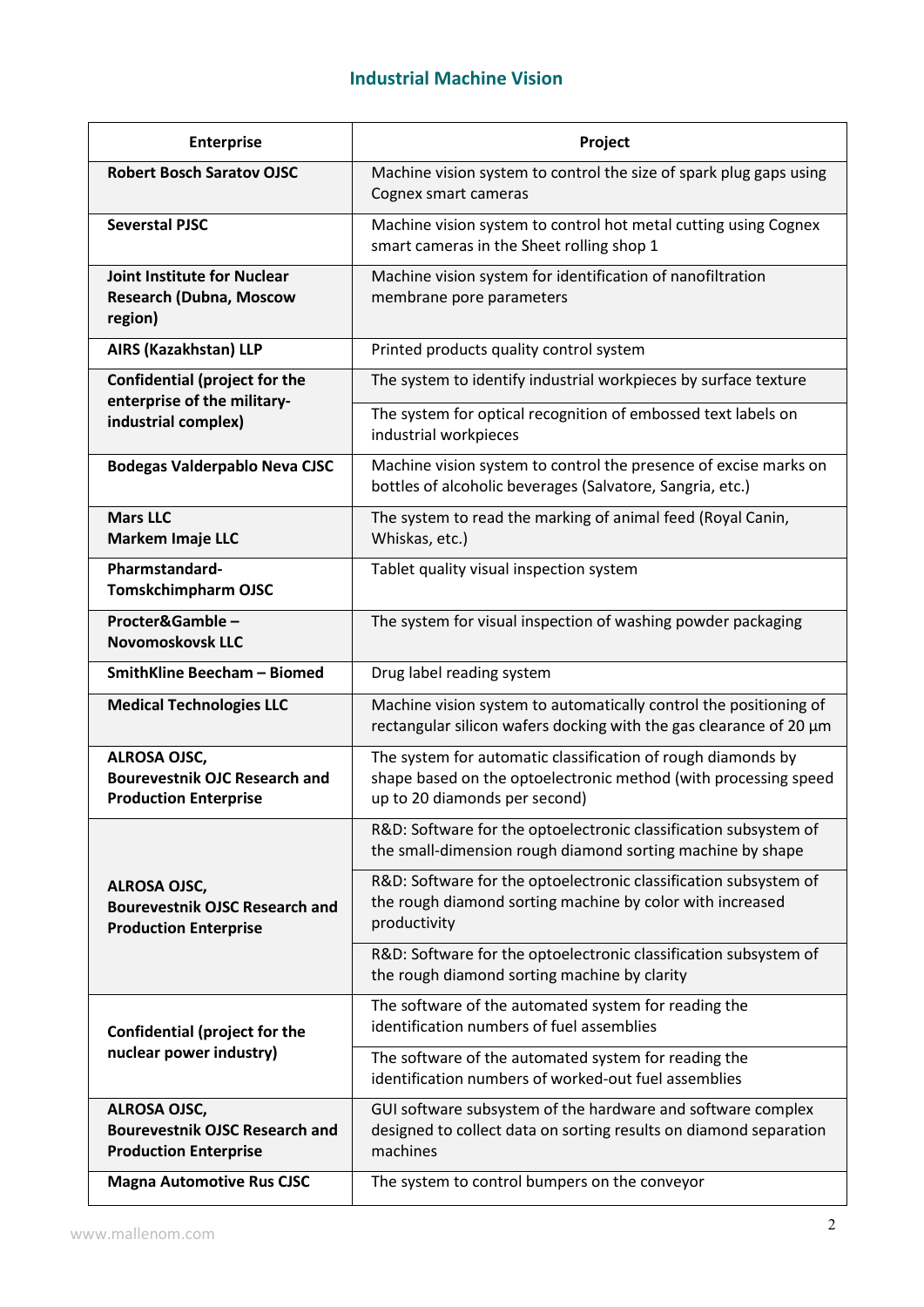| <b>Enterprise</b>                                                             | Project                                                                                                              |
|-------------------------------------------------------------------------------|----------------------------------------------------------------------------------------------------------------------|
| <b>Eberspaecher Avtovazagregat</b><br><b>Exhaust Systems LLC</b>              | Product tracking system based on DPM reading                                                                         |
| <b>Plastic Enterprise LLC</b>                                                 | The system for marking reading (explosion-proof)                                                                     |
| <b>BIOCAD CJSC</b>                                                            | Track & Trace system to read and verify character marking and<br>DataMatrix code                                     |
|                                                                               | The system to read DataMatrix code from packages in the<br>corrugated box                                            |
| <b>Iskra OJSC Novosibirsk</b><br><b>Mechanical Plant</b>                      | The system for reading ID numbers on the cartridge case                                                              |
| <b>Tyssenkrupp System Engineering</b><br><b>LLC</b>                           | Inspection of engine sealant for Volkswagen                                                                          |
| <b>Alcoholic beverages</b><br>manufacturers (more than 20<br>implementations) | The product tracking system following the new legislation of the<br><b>Russian Federation</b>                        |
| <b>ALPLA JSC</b>                                                              | Quality control system for plastic bottles                                                                           |
| <b>Rifar PJSC</b>                                                             | Radiator section inspection system                                                                                   |
| <b>Vyksa Steel Works LLC</b>                                                  | The system for reading the pipe markings                                                                             |
| Iskra-Service (Kazakhstan) LLP                                                | The system for reading the identification number on shell casings                                                    |
| <b>Imperial Tobacco Volga LLC</b>                                             | The system for reading Dot-Code and text labels from cigarette<br>packs                                              |
| <b>VEROPHARM PJCS</b>                                                         | The system for visual control of pills' quality                                                                      |
| <b>Ozon LLC</b>                                                               | The system for visual control of pills' quality                                                                      |
| <b>BIOSYNTHEZ PJSC</b>                                                        | The system for visual control of pills' quality. Training of<br>BIOSYNTHEZ specialists to work with COGNEX equipment |
| Tyazhpromelektroproekt CJSC                                                   | The system for pipe tracking based on the text markings                                                              |
| <b>Rester Pharmaceutical Company</b>                                          | The system for marking and tracking pharmaceutical drugs                                                             |
| <b>BIOTECH LLC</b>                                                            | The system for marking and tracking pharmaceutical drugs                                                             |
| <b>EDAS LLC</b>                                                               | The system for marking and tracking pharmaceutical drugs                                                             |
| <b>CHEMREAKTIVKOMPLEKT JSC</b><br>production plant                            | The system for marking and tracking pharmaceutical drugs                                                             |
| Armavir interdistrict pharmacy<br>base LLC (2 production facilities)          | The system for marking and tracking pharmaceutical drugs                                                             |
| <b>RUSAGRO-Tambov LLC</b>                                                     | The system for automatic evaluation of the quality of sugar beet<br>(at the acceptance stage)                        |
| NIPPON STEEL TRADING CORP.                                                    | The system for pipe tracking based on the text markings                                                              |
| <b>Steelamel LLC</b>                                                          | System for automatic code reading from boxes                                                                         |
| <b>Severstal PJSC</b>                                                         | System for monitoring the position of hot rolled coils on the<br>production line                                     |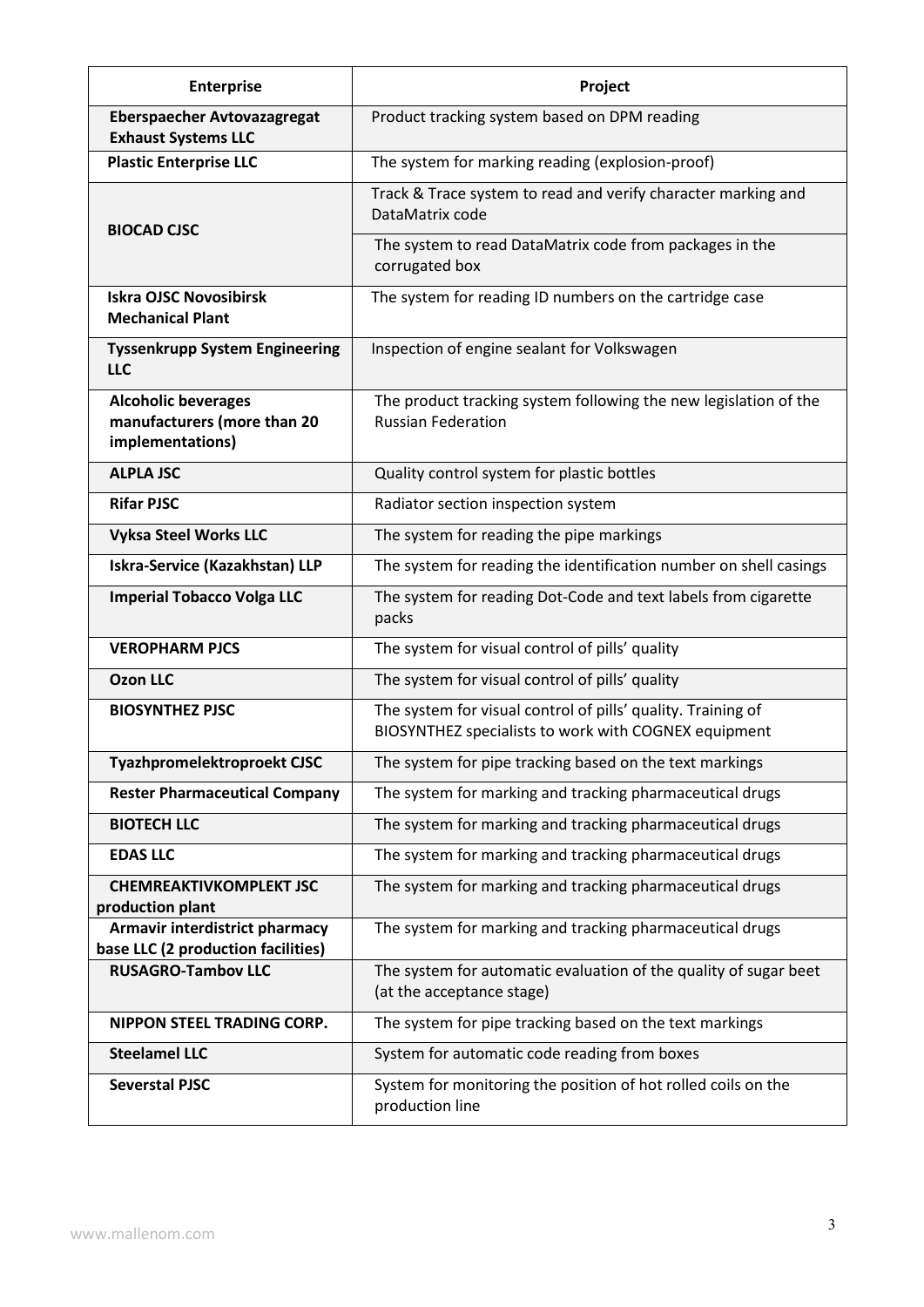### **Railcar Identification and Rail Scales Automation**

**ARDIS** is a system that utilizes railcar number recognition technology for railcar recognition, management of cargo dispatch by the railway, commercial railcar inspection, and control of railcar movement and location. This technology is implemented for metrology, logistics and security purposes commonly.

| <b>Enterprise</b>                                                                                                                                             | Project                                                                                                                                                                                                                |
|---------------------------------------------------------------------------------------------------------------------------------------------------------------|------------------------------------------------------------------------------------------------------------------------------------------------------------------------------------------------------------------------|
| LUKOIL - Ukhtaneftepererabotka<br><b>OJSC</b>                                                                                                                 | Commercial inventory of oil products dispatched by the railway.<br>Integration with Mettler Toledo railcar weight scales. 2007-2008.                                                                                   |
| LUKOIL-<br>Volgogradneftepererabotka LLC                                                                                                                      | Commercial inventory of oil products dispatched by the railway.<br>Accounting for Archimedes' principle when weighting the railcar.<br>Integration with Mettler Toledo railcar weight scales. 2007-2008,<br>2013-2014. |
| Gazpromneft - Omsk Oil<br><b>Refinery</b>                                                                                                                     | Commercial inventory of oil products dispatched by the railway.<br>Integration with Mettler Toledo railcar weight scales. 2008-2009,<br>2013, 2014, 2016.                                                              |
| <b>Bashneft Oil Refineries:</b><br><b>Ufaneftehim OJSC</b><br>Novo-Ufimsky Oil Refinery OJSC<br><b>Ufimsky Oil Refinery OJSC</b><br><b>Ufaorgsynthes OJSC</b> | Commercial inventory of oil products dispatched by the railway.<br>Integration with Mettler Toledo, Schenk, "Izmeritelnaya Technica"<br>railcar weight scales and Industrial control systems.                          |
| Krasnoselsktroymaterialy<br>(Belarus)                                                                                                                         | Building materials dispatch automation via railcar weight scales.<br>Integration with Mettler Toledo railcar weight scales. 2012.                                                                                      |
| <b>Tobolsk-Neftehim LLC</b>                                                                                                                                   | Commercial inventory of oil products dispatched by the railway.<br>Integration with Mettler Toledo railcar weight scales. 2013.                                                                                        |
| <b>Mozyr Oil Refinery OJSC</b><br>(Belarus)                                                                                                                   | Commercial inventory of oil products dispatched by the railway.<br>Integration with Mettler Toledo railcar weight scales. 2015.                                                                                        |
| <b>Ilsky Oil Refinery</b>                                                                                                                                     | Commercial inventory of oil products dispatched by the railway.<br>Integration with Mettler Toledo railcar weight scales. 2015.                                                                                        |
| <b>Kronoshpan LLC</b>                                                                                                                                         | Inventory of produced products dispatch by the railway.<br>Integration with Mettler Toledo railcar weight scales. 2015.                                                                                                |
| <b>UPNK-PV LLP (Kazakhstan)</b>                                                                                                                               | Inventory of produced products dispatch by the railway.<br>Integration with Mettler Toledo railcar weight scales. 2015-2016.                                                                                           |
| <b>Stavrolen (LUKOIL) LLC</b>                                                                                                                                 | Inventory of produced products dispatch by the railway. 2015-<br>2016.                                                                                                                                                 |
| <b>Syzran Oil Refinery</b>                                                                                                                                    | Automation of the railway checkpoint at the facility. Inventory of<br>arriving and departing railcars for the security purposes. 2016.                                                                                 |
| <b>Tatneft PJSC</b>                                                                                                                                           | Utilization of thermal cameras to control the loading process.<br>External visual examination and inventory of railcars for security<br>purposes. 2017.                                                                |
| <b>Mozyr Oil Refinery OJSC</b><br>(Belarus)                                                                                                                   | Automation of net mass measurement and improvement of<br>dispatch time. Integration with Mettler Toledo railcar weight<br>scales. 2017.                                                                                |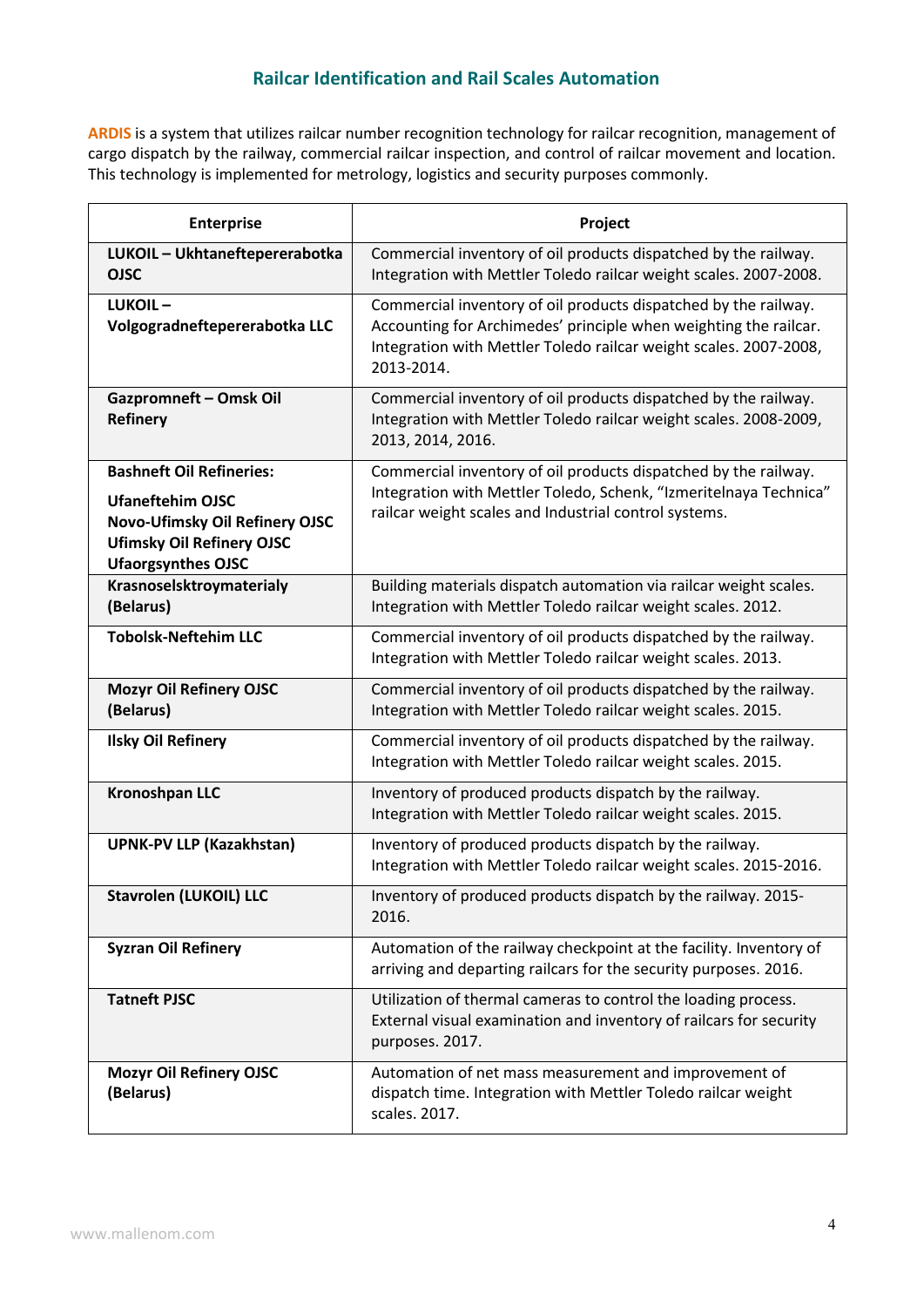| <b>Enterprise</b>                                               | Project                                                                                                                                                                                                       |
|-----------------------------------------------------------------|---------------------------------------------------------------------------------------------------------------------------------------------------------------------------------------------------------------|
| <b>Vladivostok Sea Trade Port PJSC</b>                          | Automation of the railway checkpoint at the facility. Inventory of<br>arriving and departing railcars for the security purposes.<br>Identification of containers based on railcar recognition. 2018-<br>2019. |
| <b>Severstal PJSC</b>                                           | Automation of the railway checkpoint at the facility. Inventory of<br>arriving and departing railcars for the security purposes.<br>Integration with Automated System of Railway Control. 2018.               |
| <b>Zagorsk Pipe Plant JSC</b>                                   | Automation of the railway checkpoint at the facility. Inventory of<br>arriving and departing railcars for the security purposes. 2018.                                                                        |
| <b>Sizran Oil Refinery Plant</b><br>(Rosneft) OJSC              | Automation of the railway checkpoint at the facility. Inventory of<br>arriving and departing railcars for the security purposes. 2018.                                                                        |
| <b>Central Asia Cement JSC</b><br>(Kazakhstan)                  | Automation of the railway checkpoint at the facility. Inventory of<br>arriving and departing railcars for the security purposes. 2018-<br>2019.                                                               |
| <b>RN-Komsomolsk Oil Refinery</b><br><b>Plant (Rosneft) LLC</b> | Commercial junction for petroleum products inventory for further<br>transportation by the railway. Automation of weighting. 2018.                                                                             |
| <b>Kazakhstan Aluminum JCS</b><br>(Kazakhstan)                  | Automation of the railway checkpoint at the facility. Inventory of<br>arriving and departing railcars for the security purposes. 2018                                                                         |
| <b>RN-Nakhodka Sea Terminal</b><br>(Rosneft) LLC                | Control for unloading of goods delivered by the railway.<br>Integration with Mettler Toledo railcar weight scales. 2019.                                                                                      |
| <b>Eastern Port PJSC</b>                                        | Automation of the railway checkpoint at the facility. Inventory of<br>arriving and departing railcars to control the railcars location.<br>2019-2020.                                                         |
| <b>Stavrolen (LUKOIL) LLC</b>                                   | Inventory of the products dispatched by the railway. Integration<br>with Mettler Toledo railcar weight scales. 2019-2020.                                                                                     |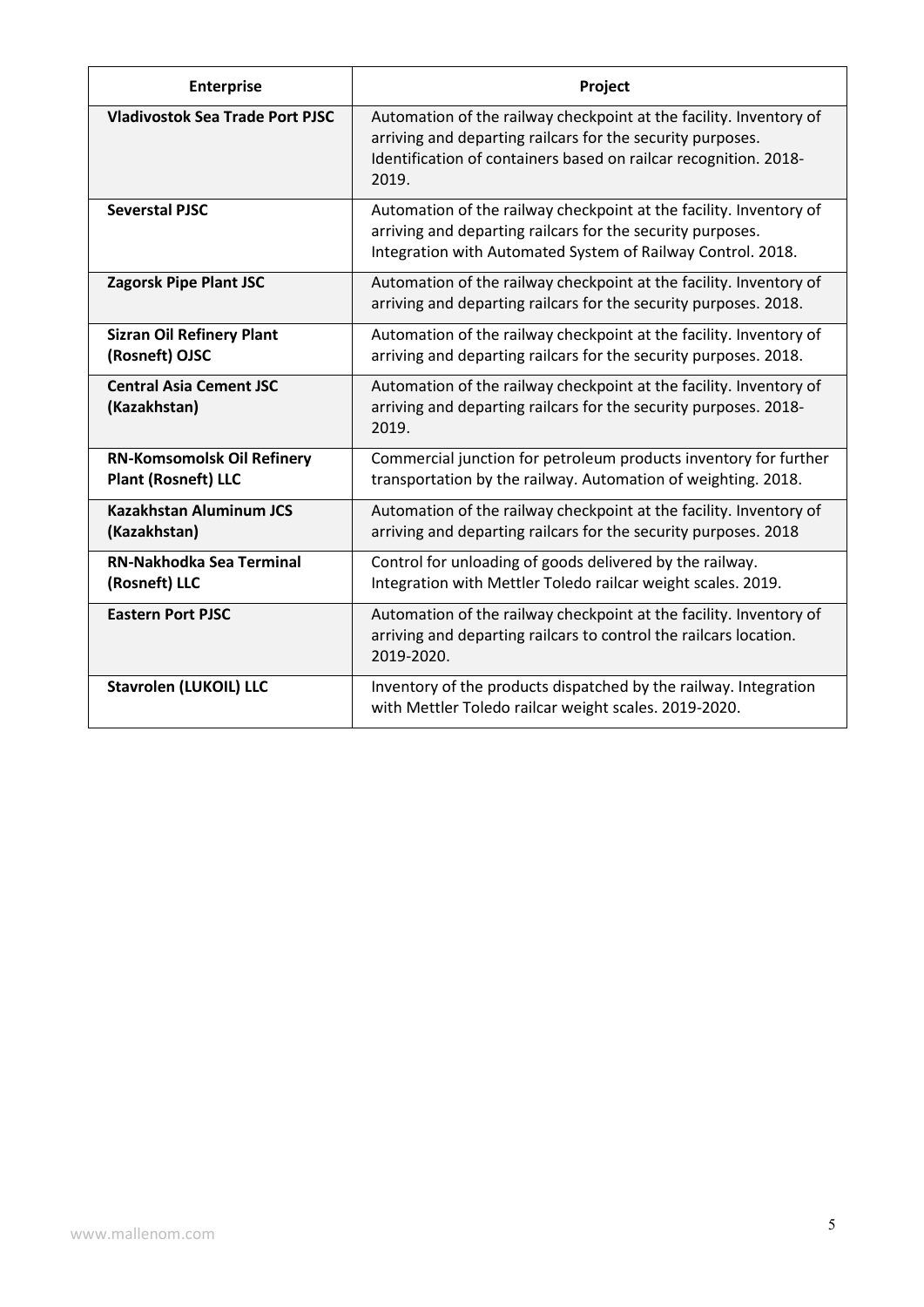#### **ANPR (LPR) and Truck Scale Automation**

**Automarshal** is a system for access control and account of vehicles based on the number plate recognition technology. Since 2007, Mallenom Systems has integrated more than 2000 systems across Russia, CIS, EU and other countries. Some of these integrations include:

- Vnukovo International Airport, Moscow
- Sofia International Airport, Sofia, Bulgaria
- Saint Petersburg International Economic Forum, Saint Petersburg
- Transport Directorate of Sochi Olympic Games, Sochi
- Fazer, Moscow and Saint Petersburg
- KRASHMASH Company Group, Moscow
- Moscow Narcology Center for Education, Research and Treatment of the Moscow Department of Health
- Perekrestok Distribution Center, Leningrad region
- Globus Shopping Center, Shelkovo, Moscow region
- Lotos Business Center, Shelkovo, Moscow region
- De Bosschen Business Park, Oud-Beijerland, the Netherlands
- Cottage village Aquatoria Istra, Moscow region
- Martin's Hotel, Louvain-la-Neuve, Belgium
- Warehouse complex, Prime Logistics LLC, Belgorod
- KIA dealership centre on Yougorsky tract, Surgut
- Oil field, NK Rosneft PJSC, Moscow
- VGM Industri IOOO, Mogilev, Belarus
- Pikanta, Astrakhan
- Container filling station GC Argosi, Samara
- Baltic Concrete company LLC, Kaliningrad region
- Apatit JSC, Kirovsk
- Ferronordic Machines LLC, Moscow
- Greytech LLC, franchise of filling stations and car washes, Moscow
- Rumyantsev intergovernmental organisation, Moscow
- Chemical equipment plant, Armavir
- Bitum LLC, Salavat
- Car repair company (Toyota Center), Surgut
- Matrix Cinema, Barnaul
- Moscow State University, Moscow
- Wildberries, Moscow
- Emerald's Valley residential complex, Moscow region
- Sweet Life LLC logistics complex

**Automarshal.Weighbridge** is a hardware-software complex that solves full range of tasks for weighbridge automation. These include the number plate recognition, automated net weight measurement, possibility of a complete autonomous operation, control of traffic lights, road barriers and illumination, automated generation of paperwork, video surveillance and more. Since 2013, Mallenom Systems has implemented almost 50 complexes at production facilities in vide variety of industries. Some of these implementations include:

- Baltic Concrete company LLC, Kaliningrad
- Appatit (Ammofos) JSC, Cherepovets
- PhosAgro-Cherepovets, Cherepovets
- Angarsk Polymer Plant JSC, Angarsk
- Amursk Oil Extraction Plant LLC, Belogorsk
- AmurAgroCenter LLC, Blagoveshensk